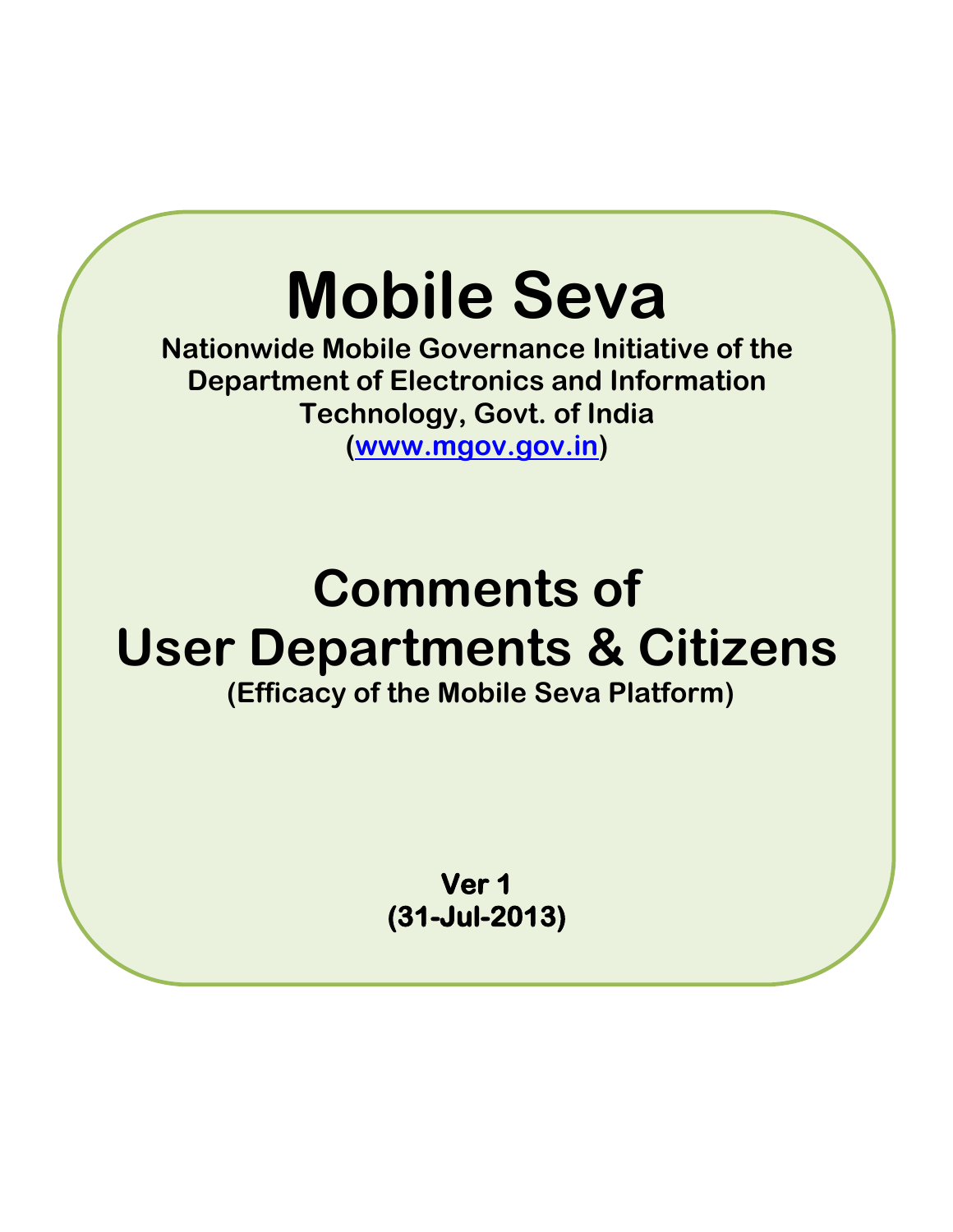- "We will see significant improvement in (our) service as the information that we are planning to send (through Mobile Seva) is of immense importance."
- "Initial reach is to be about 3000 people, in 4-5 districts. We were using (another solution) earlier, which was paid and we were facing lots of problems. Local sanctions of funds was a problem, centralization has helped it a lot."
	- *Shri Rajendra Prasad, DEPARTMENT OF AGRONOMY*
- "It's a good service"
	- *DSO Raigad, Food Civil Supply and Consumer Affairs , Government of Maharashtra*
- "It's a new process, we didn't have any alternate for communication before. It has helped..."
- "We have 225 gram panchayats under us, and thus scores of people that we need to communicate to. Instead of sending letters that used to get lost, we are able to send a message to all of them quickly."
- "Benefits of this service are multipurpose, every department should definitely use it."
	- *Shri Rajesh Mangal, Zila Panchayat, Sheopur*
- "...to send rainfall figures to offices across state... timely delivery of messages..."
	- *Mr. Mallesh Samleti, Collector Office Nanded*
- "...excellent feedback, timely delivery of communication"
	- *Mr. Praveen, Department of Panchayati Raj Bihar*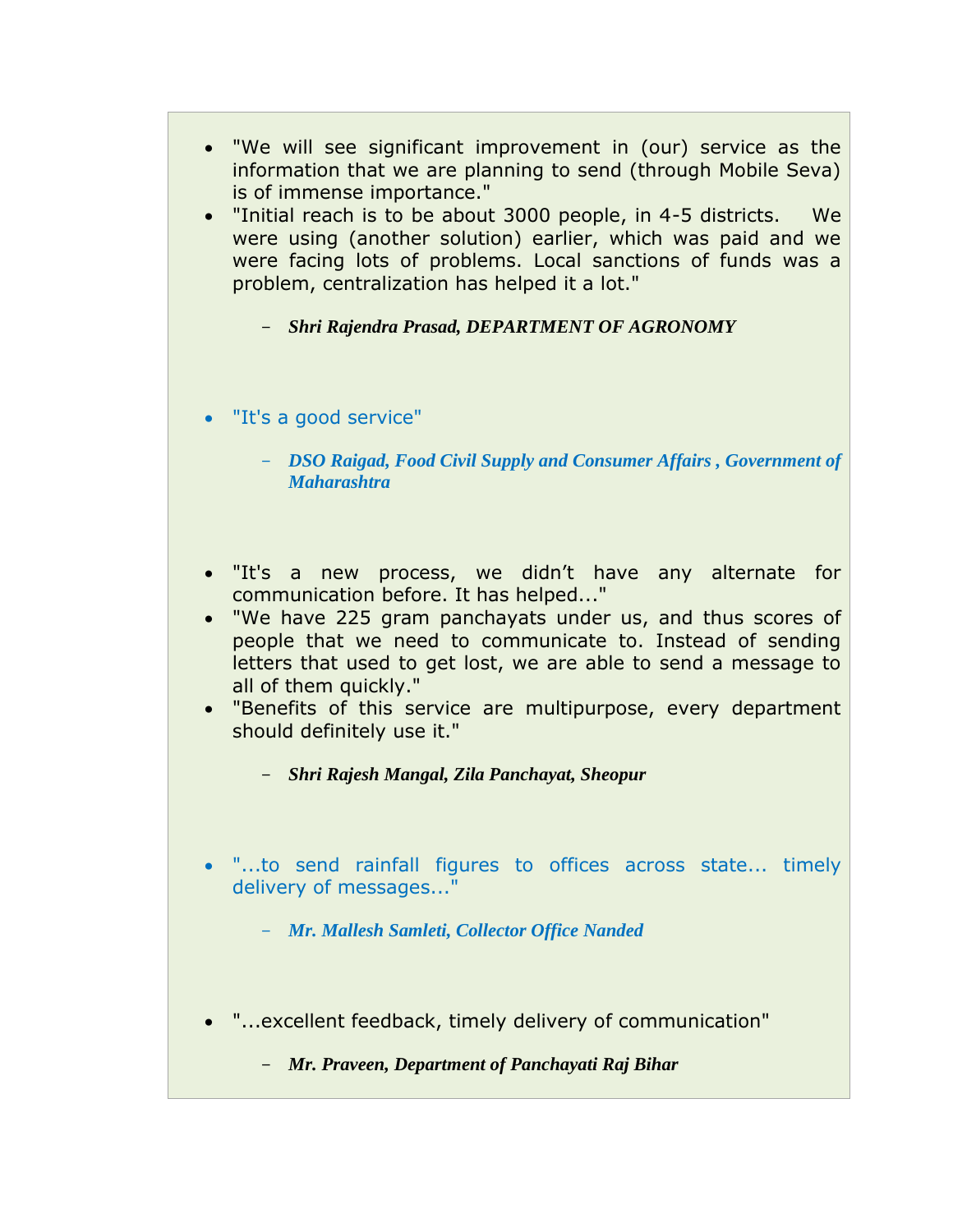- "Everyone here is very happy with the service"
	- *Shri Sridhar Popuri, Rural Development*
- "We are able to update candidates about their application. We have the need to send upto 10Lakh SMS per month"
	- *Shri Subrat Mohante, Odisha Computer Application Centre*
- "…before this system, calling was the only way to spread information which was costly and time consuming. This free service has reduced costs greatly"
	- *Shri Mohan Gupta, Janpad Panchayat, Gwalior*
- "Integration with various departments has become easy. With internet penetration being very low in Himachal Pradesh, this is a very good way to connect. Government officials use pull SMSes to report their data in the formats specified by their respective departments. Very good way to connect and reach out to people..."
- "The approach while implementing was that they sent a complete document, and the code, PHP, Java, URL is very easy and self explanatory."
- "We have been able to reach a vast cross section of citizens using the PUSH SMS channel of MSDG, and also, citizens have been able to reach us quickly using the PULL SMS channel of MSDG."
	- *Ms. Sarita Kaushal, Department of Information Technology, Himachal pradesh, Shimla*
- "Can communicate easily... Simplified meeting process... They (end users) are quite happy"
	- *Shri Sanjay Bhagwat, Collector Office Wardha*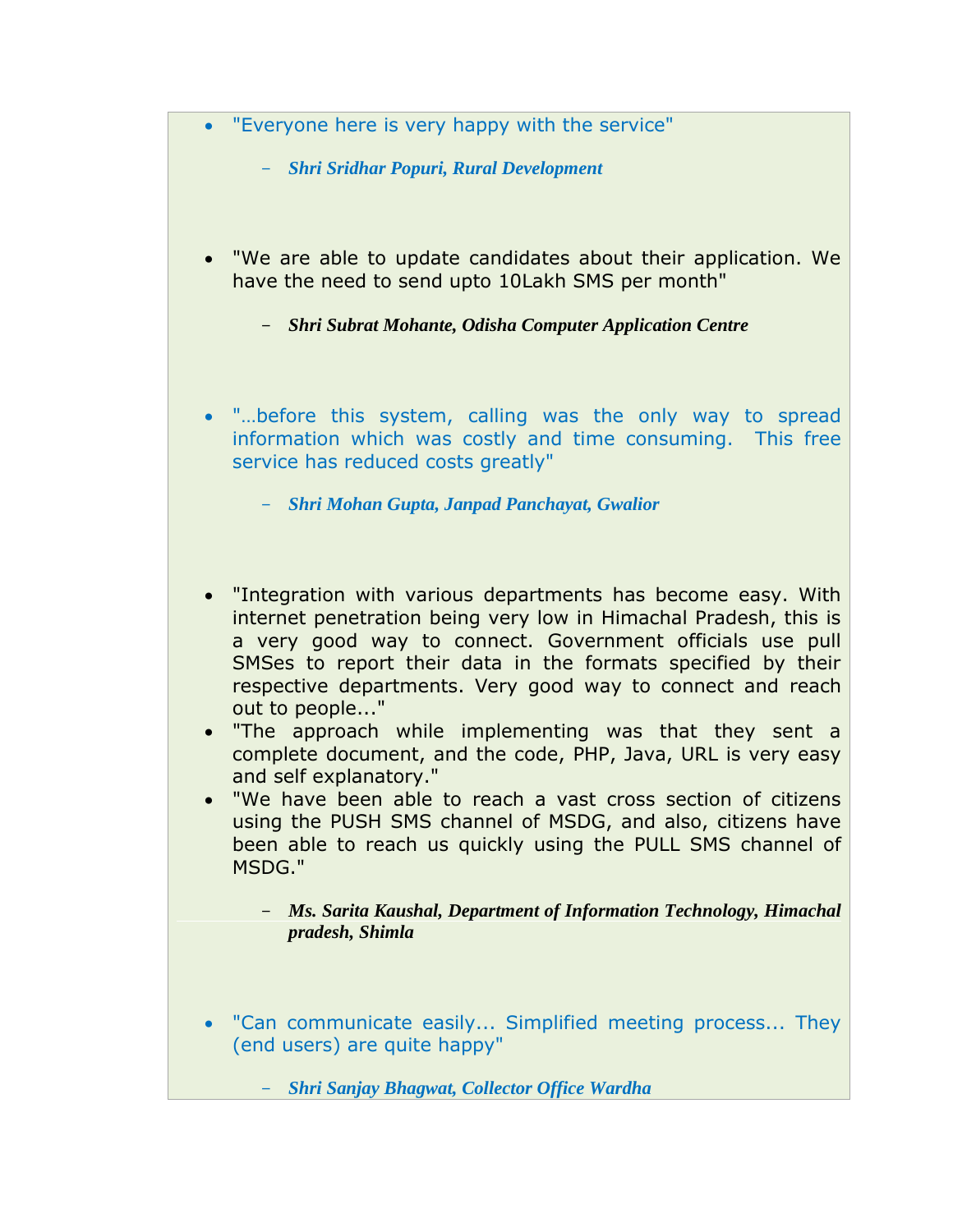- "Great work done .........................looking forward for more apps on M-gov"
	- *Citizen "Kshem Kapoor" on Facebook*
- "Revenue collection has improved as payments happen on time due to reminders we send. Also, number of complaints have reduced drastically because we are able to send information about shut downs in a timely fashion"
	- *Shri Sanjiv Saksena, Information Technology, MPMKVVCL Bhopa*l
- "Great Work..... Hats off to you all.... Keep It up...."
	- *Citizen "Mohammed Shadaab Shaikh" on Facebook*
- "They (implementation team) sent the document which was nicely prepared and exhaustive..."
	- *Shri Nitin Sood, Department of Information Technology, HARYANA*
- "Reports are sent on time... Easy flow of information"
	- *Shri Suman Banik, Office of the Chief Electoral Officer, Election Department, Tripura*
- "very good application, very simple and good application for submitting polling station location. And very nice GUI, user friendly app."
	- *Citizen's comment on the ECI Polling Station Location m-app*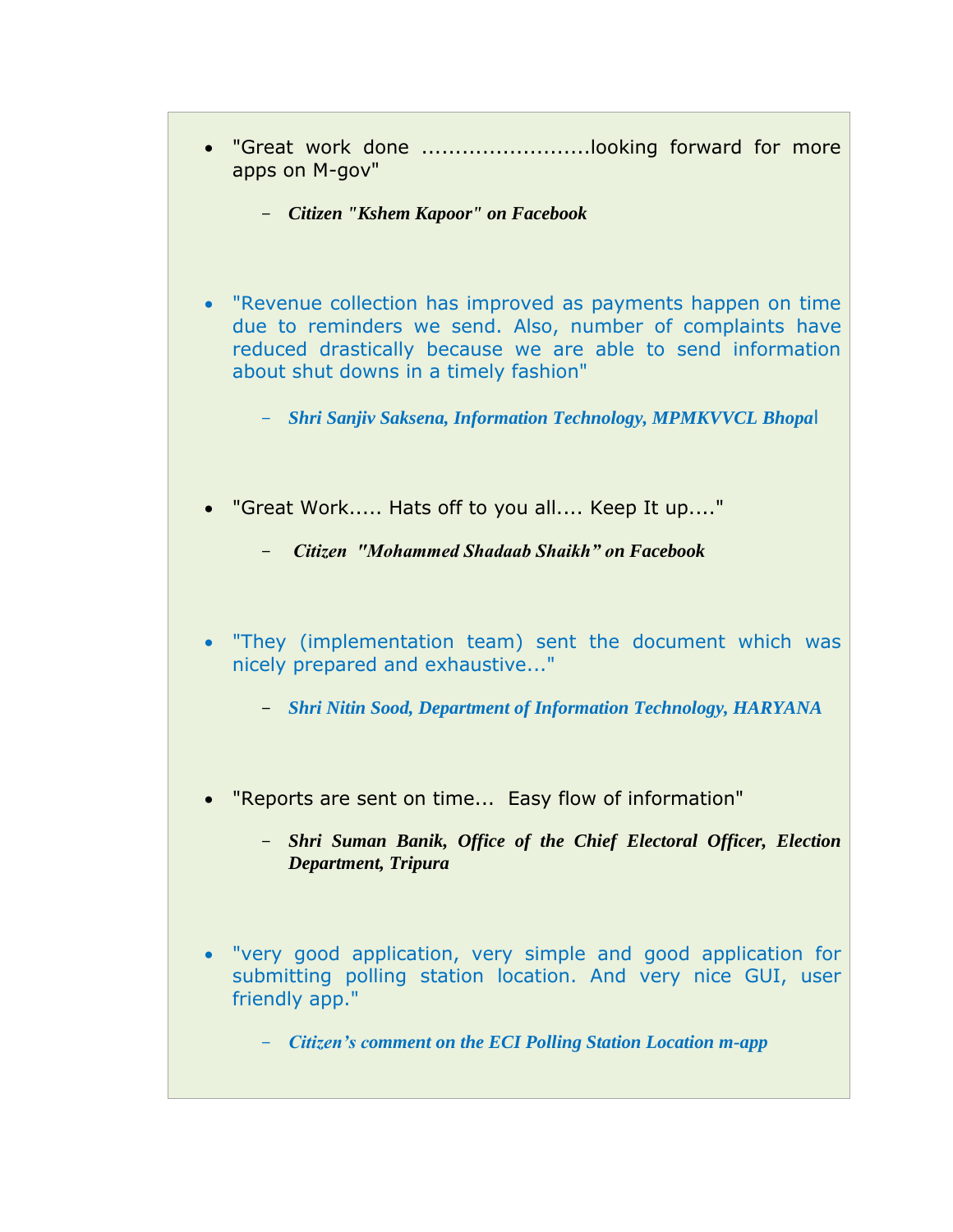- "GHCP is using this service in around 10 different modues. The third parties that we were involved with earlier used to charge too much. Appreciate the way CDAC being a govt organisation has implemented the initiative. We use the service in sending information like birth certificate is ready, even when there is heavy rain we post SMSes to officers to act ad see their respective areas."
	- *Mr Chaitanya for Mr Krishna, Greater Hyderabad Municipal Corporation*
- "Decreased waiting time for investigation results, avoid queue, instant information"
	- *Shri SURESH KUMAR B, Sree Chitra Tirunal Institute for Medical Sciences & Technology, Thiruvananthapuram*
- "IVRS services are about to be developed. And so are the Push SMSes, where farmers will be able to post about a commodity and we will push them the prevalent market prices. Hence the benefits are going to be great"
	- *Ms. Shilpa, deployed at Ministry of Agriculture, Government of India*
- "Flow of information easy. Filled almost 10000 forms through this service... Touch with citizens easy and effective"
	- *Shri Shailendra Vishwakarma, Department of Information Technology, Sikkim*
- "The process is only in its initial stage. Conveying timely information and correct information to large number of people will help a lot. Earlier we had functionaries that used to visit farmers but now the information is passed quickly."
	- *Shri Thomas Vargheese, Ministry of Agriculture, Government of India*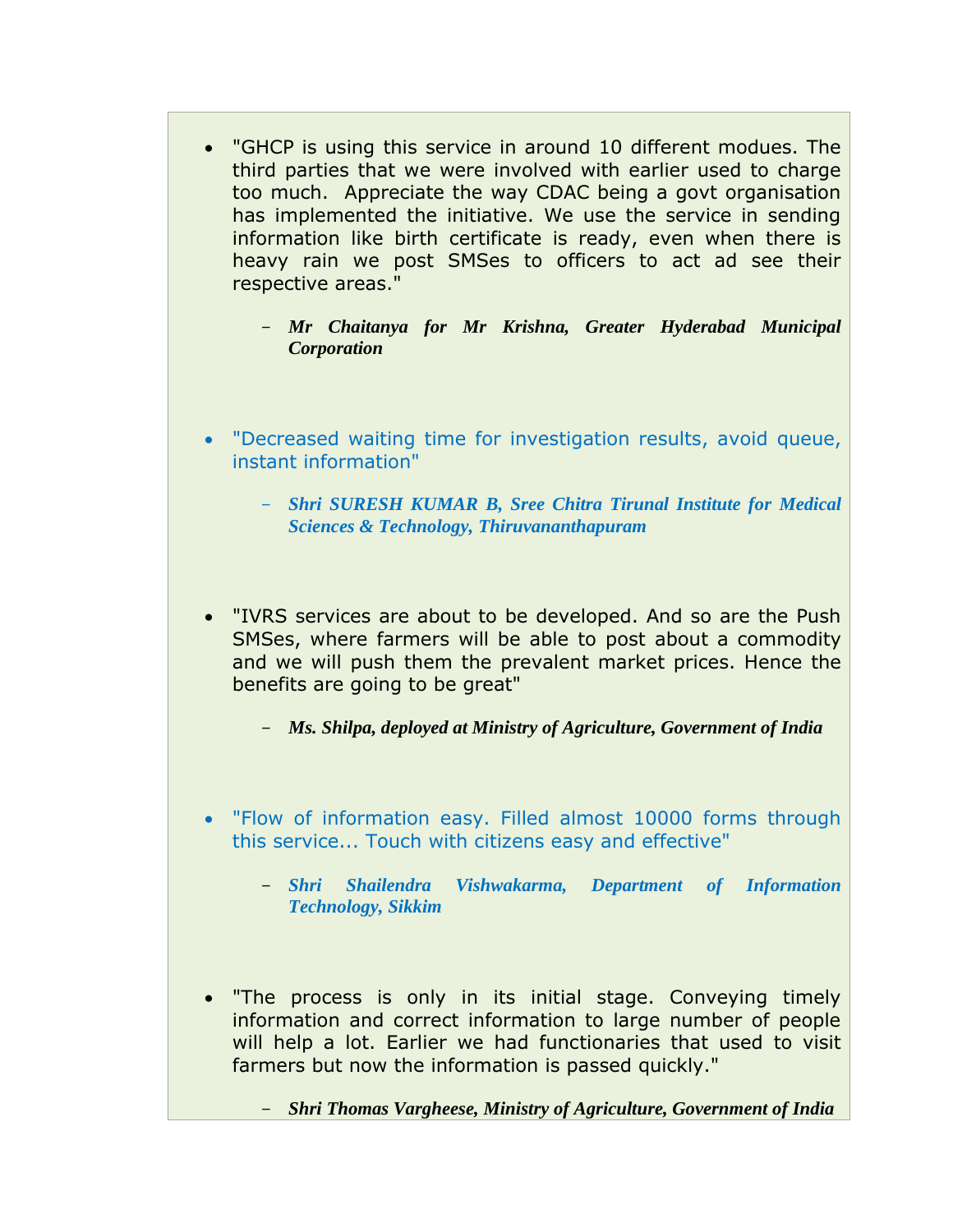- "citizens are very happy with the service"
	- *Shri Kumar, Karnataka State Police*
- "…Senior officials went to talk to a lot of stakeholders and the response was good. Everyone was getting timely SMSs"
- "Had this service not been provided by CDAC, we would have had to purchase it from some private service provider which would have been costly"
	- *Shri CBS Jadon, Food & Civil Supplies, Bhopal, M.P.*
- "We are able to send OTP for authentication at level 2 of e-Pramaan without any hiccup. Hence we found that our users are satisfied with the OTP service."
	- *Dr. Mohammed Misbahuddin, ePramaan Project, C-DAC*
- "Applicant applying for different examination for various kinds of recruitment getting all kinds of information via SMS timely..."
- "All kinds of monitoring and information flow down the line made easy and also given scope for development of m-apps for necessary other activities for department to integrate.... "
- "All kinds of appreciation not only from candidates but also from participating departments."
	- *Shri Akhilesh Mittal, Rajasthan Public Service Commission, Ajmer*
- "...looks promising, with the ability to help around 17 lakh GATE applicants starting September this year. People with lost passwords will be using this one to one service where SMSes will be posted to their registered mobile numbers."
	- *Shri Chandra Shekhar, Indian Institute of Technology, Kharagpur (CDAC, Khargar)*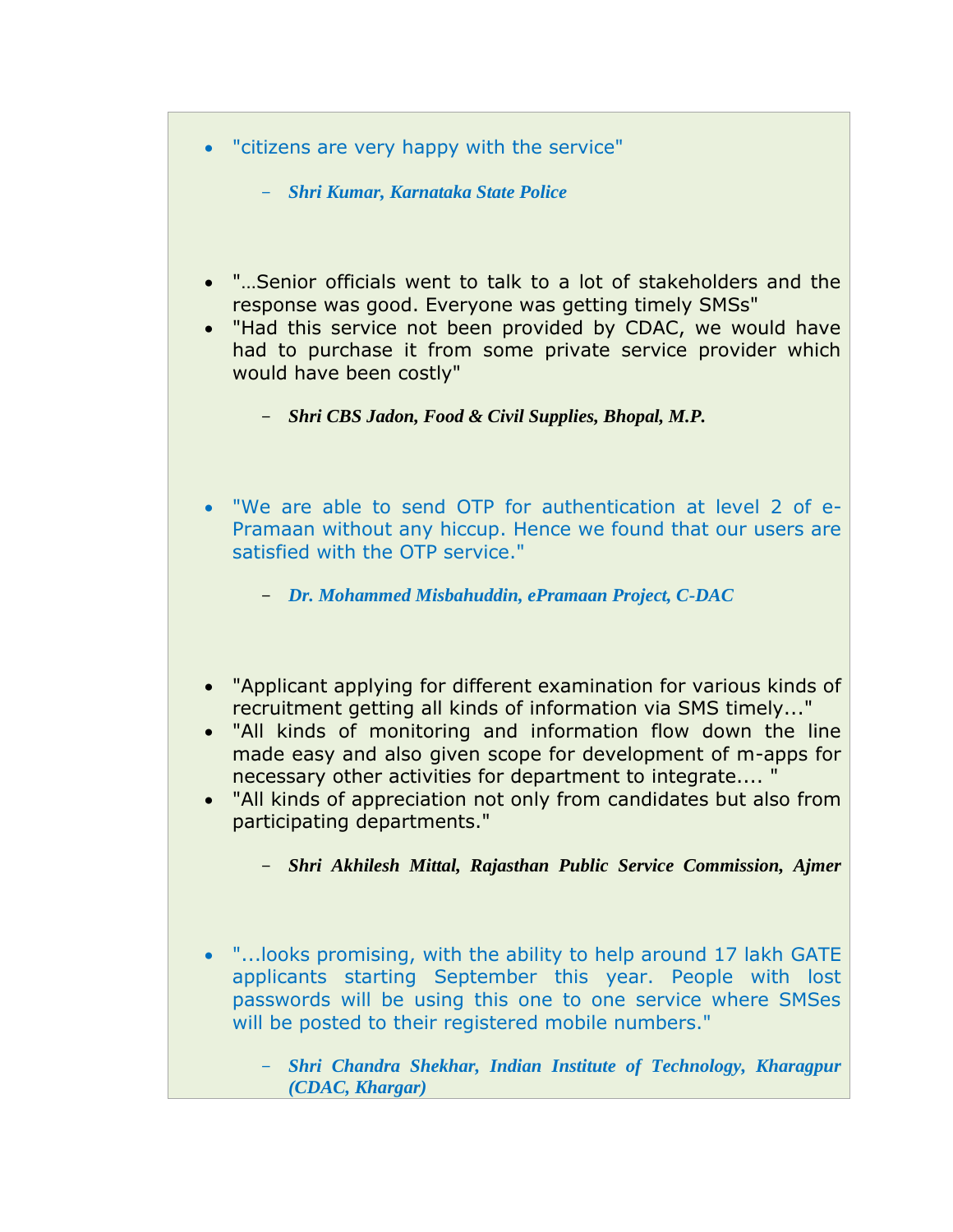- "The service has been so good that we have also instituted a dedicated data centre under guidance of CDAC that helps us in rapid provision of any service. It only takes a day to implement any service and that's really commendable"
- "...the number of issues being reported has reduced."
- "This service and portal has greatly increased the transparency. If citizens get constant updates about their application status, then they also trust the efficacy of the system. We are also using the service to track themes and programs implemented by the government. This is a great way to address corruption at various levels."

- *Shri Rajeev Gujral, DoIT&C, Govt of Rajasthan*

- "Our service has improved and time for sending transactional SMS to dealers has reduced quite a lot. They now reach on time for the payments and we have made potential savings in revenue collection due to timely payments."
- "Personal follow-up with dealers used to take a lot of time, and delayed revenue as well. Now it happens quickly and has reduced our workload"
- "CDAC has very good service and speedy implementation of procedure. You also keep making relevant changes to your website, and reporting is very good. This apart from the reasons explained above has simplified things for us"
- "The feedback from dealers comes in the form of their prompt response to our messages. They are happy about being communicated in a professional and quick manner"
	- *Shri Yogesh Netankar, Sales Tax Department, Maharashtra*
- "The service will be very useful in immediate communication and help saving people from cheating customers and pocketing the money."
	- *Ramchandar, Bangalore One Initiative, Directorate of Electronic Delivery of Citizen Services, Karnataka*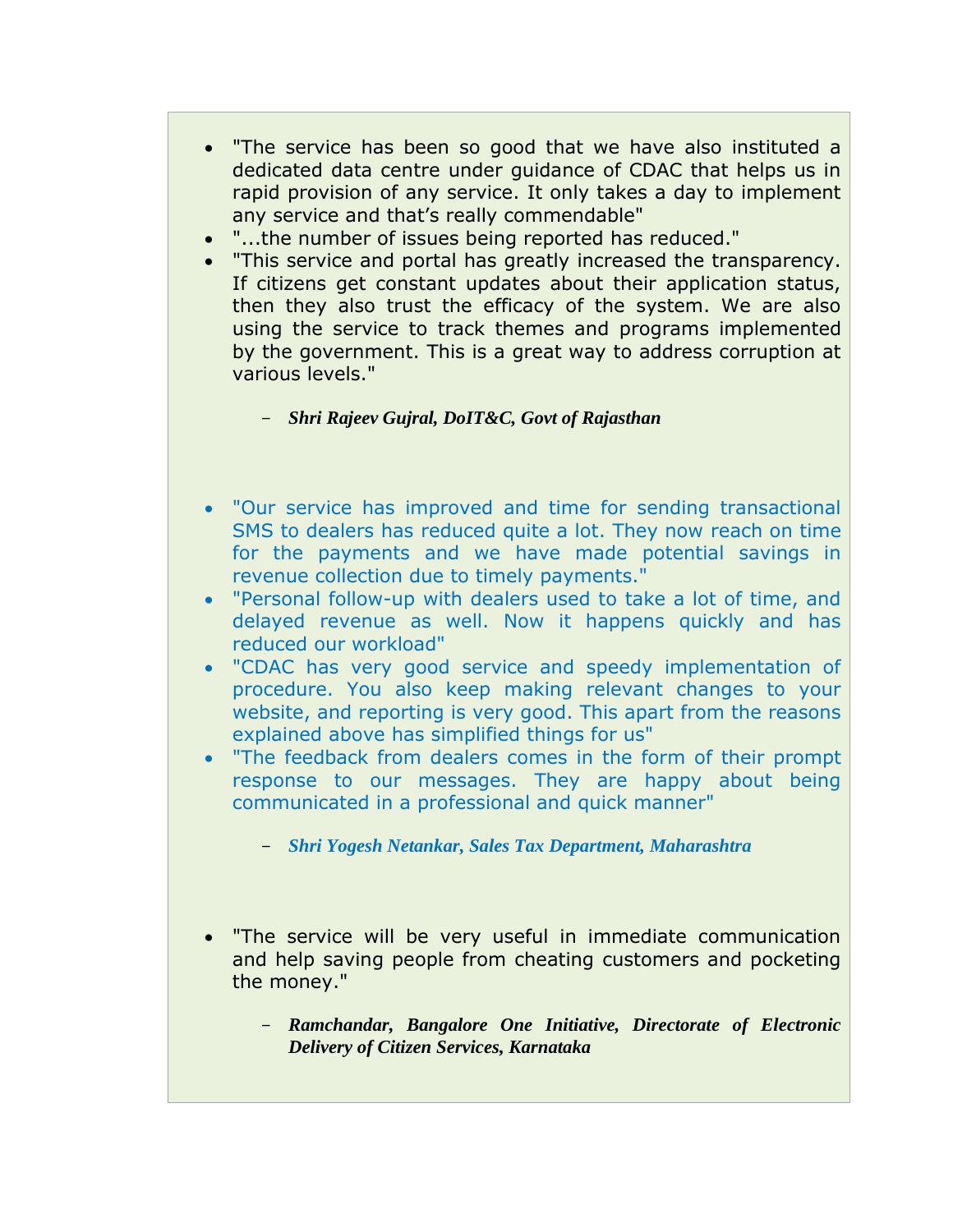- "very good... farmers are extremely happy with the overall provision and influenced by it"
	- *Dr. Sunita Mishra, KRISHI VIGYAN KENDRA, Barwani*
- "Respondent uses the service 5-6 times in a season. The current reach is about 2000 farmers. Individual contact becomes difficult with farmers from far flung areas, so it's a great help. Most of the farmers have mobile phones, so contact sure shot and easy. Used to communicate information like - Variety of seeds - Time of sowing of seeds - Fertilizers to be used... "
- "Right information transmitted... Earlier this information was communicated via mediums like TV advertisements, trainings, public meetings, etc. Now one SMS solves the communication purpose
- "This initiative is a futuristic initiative and needs no recommendation. All departments should fall in line automatically. They should not wait for anyone to recommend. ...Good initiative."

- *Dr Randhir Singh, DIRECTORATE OF WHEAT RESEARCH*

- "Significant reduction in the number of complaints"
	- *Shri Satish Kumar T, Centre for Good Governance, Hyderabad*
- "It becomes very easy to reach out to around 3 lakh pensioners. They are well informed about their salaries being submitted on time. Brings immense transparency and helps the Department of Social Welfare a lot"
- "The old aged pensioners feel really helped by these messages"
	- *Ms. Geetika Malhotra, Department of Social Welfare, Government of NCT of Delhi, GLNS Complex, Delhi Gate, New Delhi*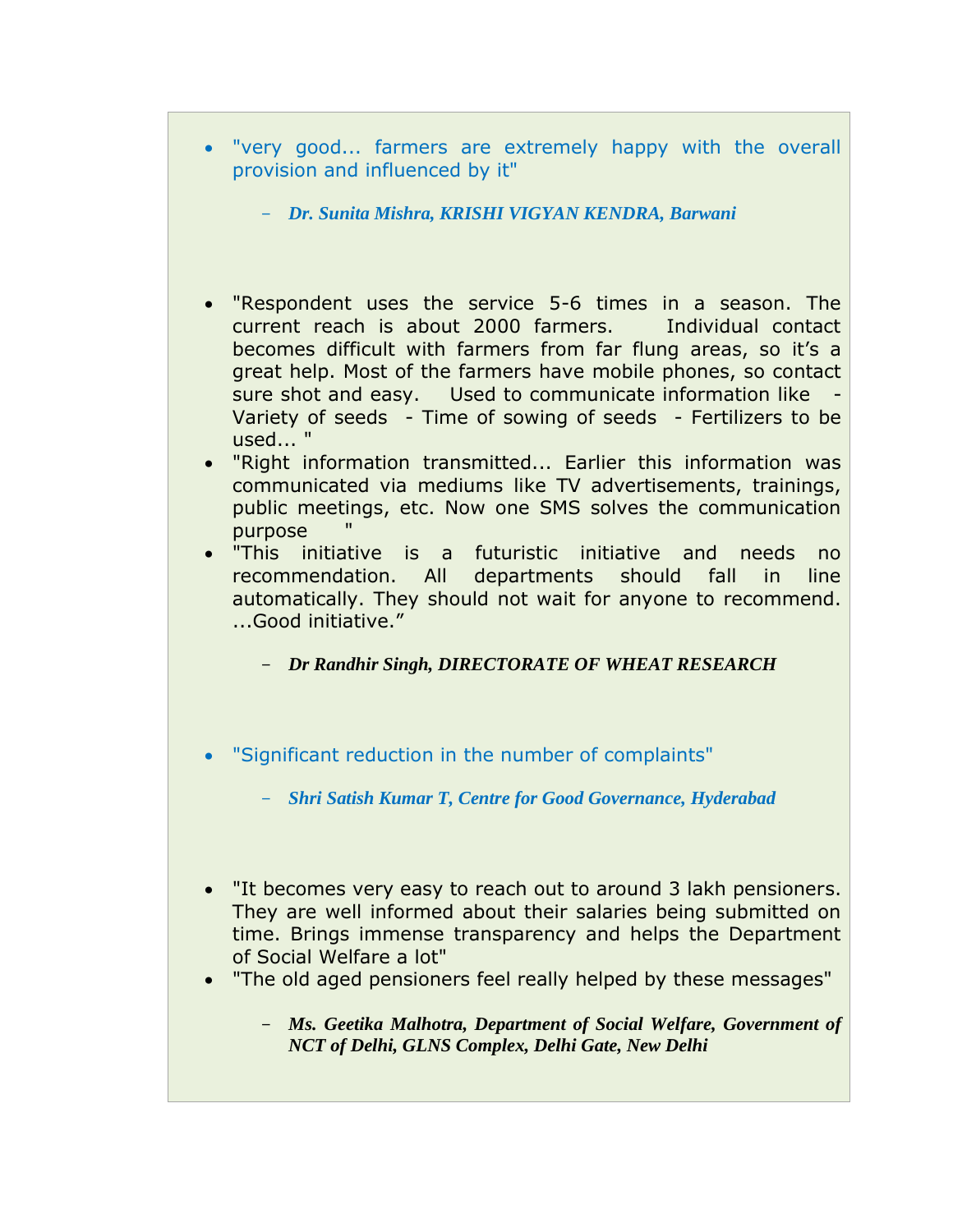- "Registration process and status of application has been made very easy and convenient for our users"
- "Users while registering or logging in receive the OTP. Its easy for us to do verification by this means now. Also application status is sent to users by push and pull sms"
- "Innovative/Technical Superiority... Reliable... other department in different locations are using it & more are following"
	- *Shri Shailendra Kumar Vishwakarma, Directorate of IT, Nagaland*
- "We get over 20Lac patients in a year, and have over 7000 employees. We have many services running such as blood donation camps, examinations, patient reports etc. This service is a great way to communicate with this set of people. We have many uses for the m-gov service"
	- *Shri Naveen Bindra, Post Graduate Institute of Medical Education*
- "We conduct examinations. it has become very easy to update exam related information such as hall ticket availability, schedule, urgent updates etc to candidates... Great initiative. Keep it up"
	- *Mr. Waghe, MPSC, Mumbai*
- "We used Push SMS service for recruitment process of 700-800 candidates. They received information timely and we didn't have to spend much time on sending messages."
	- *Shri Sandeep Bodele, MHADA Mumbai*
- "nice concept of using android app for submission of EVM machine in warehouse. very good app."
	- *Citizen's comment on m-app store for ECI EVM Tracking app*